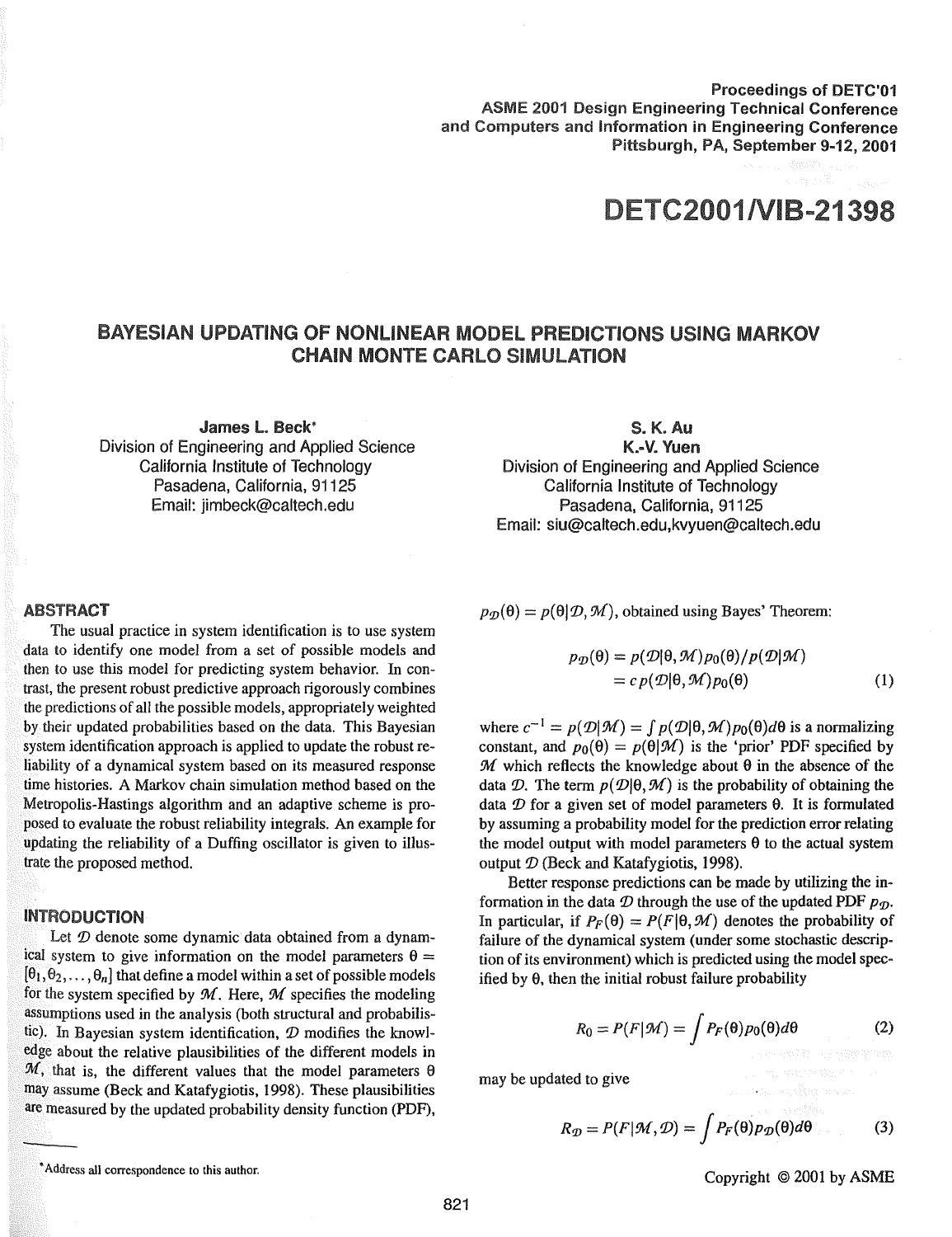where the Theorem of Total Probability is used (Papadimitriou et al., 2001). Note that  $R_0$  and  $R_{\mathcal{D}}$  are said to provide a robust reliability for the system because they incorporate modeling uncertainties. Also,  $R_{\mathcal{D}}$  not only incorporates knowledge about  $\theta$ from  $M$  but also updated information from  $D$ .

The evaluation of  $R_{\mathcal{D}}$  in (3) is difficult since the dimension of the parameter space is usually too large for numerical integration. Also,  $p_{\mathcal{D}}$  is known only up to a multiplicative constant because the normalizing constant  $c$  is itself difficult to evaluate. In terms of quantities whose values can be computed explicitly for a given  $\theta$ ,  $R_{\eta}$  can be expressed as (leaving dependence on  $\mathcal{M}$  implicit):

$$
R_{\mathcal{D}} = \frac{\int P_F(\theta) p(\mathcal{D}|\theta) p_0(\theta) d\theta}{\int p(\mathcal{D}|\theta) p_0(\theta) d\theta} \tag{4}
$$

and so its evaluation involves two multi-dimensional integrals. Additional difficulties come from the nature of the updated PDF  $p_{\mathcal{D}}$  which is usually concentrated in a small volume of the parameter space. In practical applications, the variation of  $p_{\phi}$  in the parameter space is more dominant than that of the response quantity  $P_F(\theta)$ , and so methods for evaluating  $R_{\theta}$  are differentiated according to the shape of  $p_{\mathcal{D}}$ , which depends on the information that the available data  $\mathcal D$  produces on the model parameters  $\theta$ .

The characteristics of  $p_{\mathcal{D}}$  have been studied for model identification of structures using as dynamic data the measured time histories of response and excitation (Beck and Katafygiotis, 1998; Katafygiotis and Beck, 1998; Katafygiotis et al., 1998), but the results can be applied in general. For a large amount of data (e.g., the number of data points  $M$  in the measured time histories is large),  $p_{\mathcal{D}}$  is concentrated in the neighborhood  $\mathcal{N}$  of a lower dimensional manifold *S* in the parameter space, on which  $p(\mathcal{D}|\theta)$  is globally maximized. The thickness of  $\mathcal{N}_1$  around *S* is of the order of  $\varepsilon = 1/\sqrt{M}$ . The characterization of  $p_{\mathcal{D}}$  can be made according to the dimension of  $\mathcal{S}$ , which depends on the amount of data available compared to the information to be exlracted from it. In the 'identifiable' case where the number of model parameters is less than or equal to the number of 'effective constraints' from the data  $\mathcal{D}$ , the dimension of S is zero, that is, the updated PDF is concentrated in the close neighborhood  $\mathcal{H}$  of a finite number of isolated points, referred to as 'optimal parameter' points. In this case,  $p_{\mathcal{D}}$  can be well approximated by a weighted sum of Gaussian PDFs with spread of  $O(\varepsilon)$  centered at the optimal parameter points (Beck and Katafygiotis, 1998). Consequently,  $R_p$  can be approximated as a weighted sum of values of  $P_F(\theta)$  evaluated at the optimal parameter points, and the problem of finding  $R_{\mathcal{D}}$  in the identifiable case is reduced to finding the optimal parameter points and their associated probability weights. This leads to a non-convex global optimization problem which is not trivial to solve. There may be multiple optimal parameter points (Katafygiotis and Beck, 1998), so 'global' optimization algorithms should be used to find the optimal parameter points (Torn and Zilinskas, 1989; Yang and Beck, 1998).

The computational effort is often much greater than is needed in a local optimization problem, especially when the dimension of the parameter space is not small and the number of optimal parameters is unknown, as is usually the case.

In the 'unidentifiable' case where the number of model parameters is larger than the number of effective data constraints, the dimension of the manifold  $S$  is greater than zero, and there exists a continuum of optimal parameter points lying on *S* which give the same global maximum value of  $p(\mathcal{D}|\theta)$ . Deterministic search methods for computing  $R_{\mathcal{D}}$  in (4) have been developed (Katafygiotis et al., 1998), which discretize the manifold  $S$ by a finite number of representative points and approximate  $p_{\mathcal{D}}$ as a discrete probability mass distributed among the representative points. The main computational effort is spent on locating the representative points on  $S$ , which requires a series of local optimizations in the parameter space. The representative points have to be located over the region of S where the prior PDF  $p_0$  is significant so that the contributions from different parts of *S* and hence  $\mathcal{N}$  are accounted for. Consequently, the complexity and computational effort are expected to grow in a similar manner to that of numerical integration as the extent and dimension of the manifold increases.

This paper presents a Markov chain simulation method to evaluate the robust reliability integral without the need for optimization to find the manifold  $S$ . It is based on the Metropolis-Hastings (MH) algorithm and an adaptive scheme similar to that of simulated annealing to gain information about the manifold in a gradual manner. By carrying out a series of Markov chain simulations with limiting stationary distributions equal to a sequence of intermediate PDFs, the region  $\mathcal N$  of significant probability density of  $p_{\phi}$  is gradually portrayed. The Markov chain samples can be used for statistical averaging to estimate the robust reliability integrals.

#### DIFFICULTIES IN EVALUATING  $R<sub>D</sub>$  BY SIMULATION

Equations (3) and (4) suggest two ways of evaluating  $R_{\eta}$  by simulation. The former suggests estimating  $R_{\eta}$  as the average of  $P_F(\theta)$  over samples simulated from  $p_{\mathcal{D}}$ , while the latter indicates that the integrals in the numerator and denominator could be estimated individually and then combined to give an estimate for  $R_{\mathcal{D}}$ . Since  $p_{\mathcal{D}}$  is only known up to a multiplicative constant and in general a method for simulating independent samples from  $p_{\mathcal{D}}$  is not available, the first option of using (3) is not feasible for existing methods such as Monte Carlo simulation (MCS) or importance sampling (Rubinstein, 1981). Therefore, consider the application of these existing methods to evaluate  $R_{\eta}$  based on (4). Using MCS, the numerator is estimated as the average of  $P_F(\theta)p(\mathcal{D}|\theta)$  over samples drawn from the prior PDF  $p_0$  (assuming a method for simulating samples from  $p_0$  is available). The resulting estimate, however, is very likely to be biased, since  $p(\mathcal{D}|\theta)$  is concentrated in the small neighborhood  $\mathcal{N}$  of thick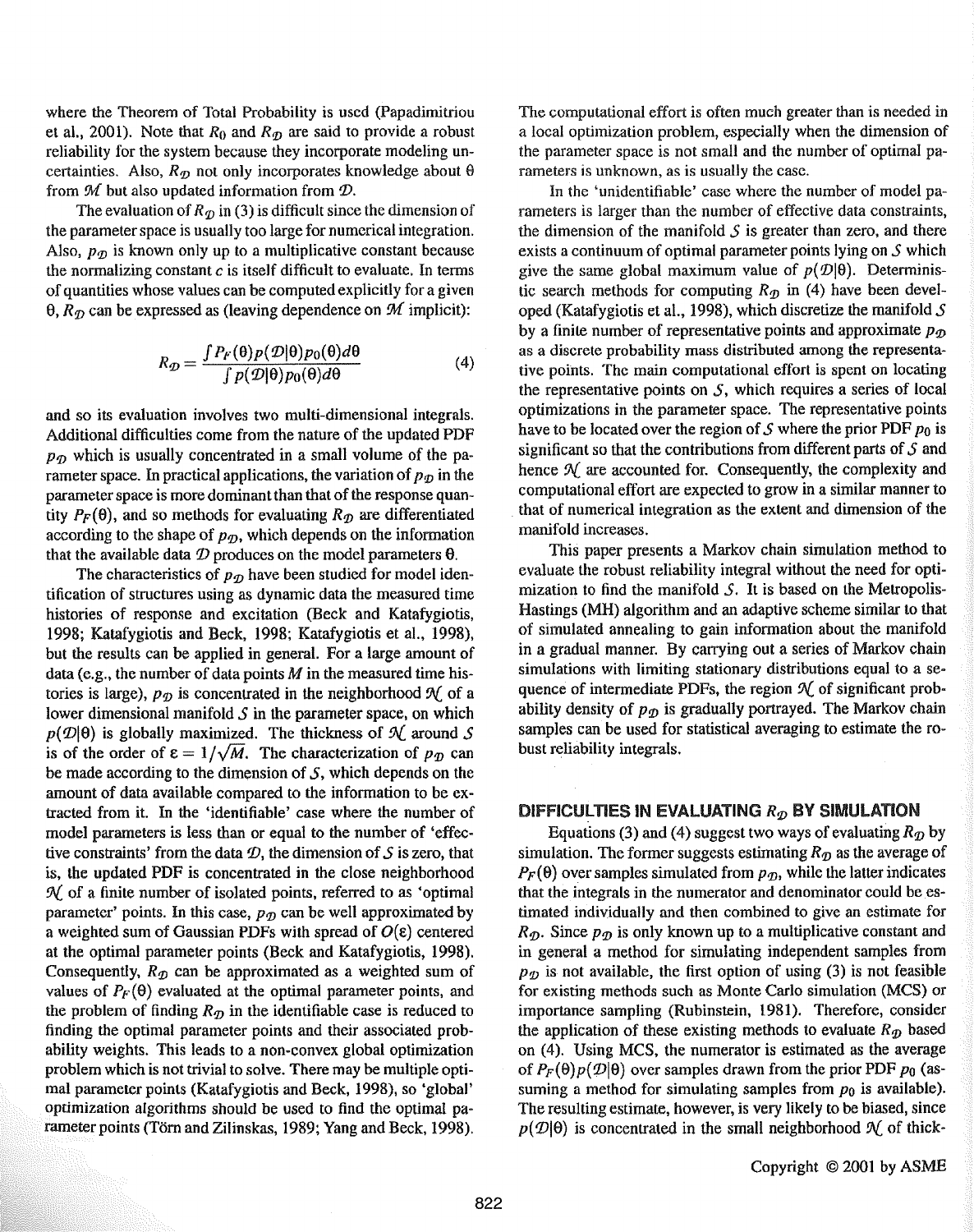ness  $O(\varepsilon)$ , and hence the chance of generating a sample from  $p_0$  which lies in  $\mathcal{N}$  is extremely small. Similar difficulties will be encountered in evaluating the denominator. Using importance sampling, it is necessary to choose a sampling density that is concentrated in  $\mathcal{N}$ , otherwise similar problems to those in MCS will be encountered. However, this is extremely difficult since information about the manifold  $S$  where the probability density is concentrated is not available.

Next, consider again evaluating  $R_{\mathcal{D}}$  based on (3). Although a method for generating independent samples according to  $p_{\eta}$  is generally not available, it is noted that Markov chain simulation, in particular, the MH (Metropolis-Hastings) algorithm, offers a feasible way to simulate samples according to an arbitrary distribution, at the expense of introducing dependence about the samples. However, direct application of the MH algorithm to simulate Markov chain samples according to  $p_{\mathcal{D}}$  is not feasible due to the small region  $\mathcal{N}$  of probability concentration of  $p_{\mathcal{D}}$ . Nevertheless, as our proposed method is built on the MH algorithm, we first discuss its implementation.

#### METROPOLIS-HASTINGS ALGORITHM

The Metropolis-Hastings algorithm (Metropolis et al., 1953; Hastings, 1970) is a simple procedure to simulate samples according to an arbitrary PDF where the target PDF need only be known up to a scaling constant. It was originally developed by Metropolis and his co-workers and later generalized by Hastings. Its potential use for solving reliability problems has been recently demonstrated by (Au and Beck, 1999) and (Au and Beck, 2000).

In the MH method, samples are simulated as the states of a special Markov chain whose limiting stationary distribution is equal to the target PDF. In other words, the PDF of the Markov chain sample  $\theta_k$  simulated at the *k*-th Markov step tends to the target PDF as  $k \rightarrow \infty$ . The Markov chain samples, which are dependent in general, can be used for statistical averaging as if they were independent, although with some reduction of efficiency in the estimator.

Let  $p^*(\xi|\theta)$  be a chosen PDF, called the 'proposal PDF', which is a PDF for  $\xi$  that depends on  $\theta$ . The role of  $p^*$ will become clear shortly. For convenience in notation, let  $q(\theta) = p(\mathcal{D}|\theta)p_0(\theta) = c^{-1}p_{\mathcal{D}}(\theta)$ . Note that the value of *q* can be computed readily for a given  $\theta$ , while the same is not true for  $p_{\mathcal{D}}$ . The MH algorithm to simulate Markov chain samples  $\{\theta_1, \theta_2, \ldots, \theta_{N_s}\}\$  with limiting stationary distribution equal to the target PDF  $p_{\mathcal{D}}$  is described as follows. To start the Markov chain, let  $\theta_1$  be a point chosen either deterministically or simulated according to some PDF which approximates  $p_{\mathcal{D}}$ . In general, to simulate the next sample  $\theta_{k+1}$  from the current sample  $\theta_k$ ,  $k = 1, 2, ..., N_s - 1$ , first simulate a 'candidate state'  $\xi$  from the proposal PDF  $p^*(\xi|\theta_k)$ . Compute the ratio

$$
r(\xi, \theta_k) = [q(\xi)p^*(\theta_k|\xi)]/[q(\theta_k)p^*(\xi|\theta_k)] \tag{5}
$$

Then, accept the candidate state  $\xi$  with probability min $\{1, r\}$  and reject with the remaining probability  $1 - min{1, r}$ . If accepted, the candidate state will be taken as the next state of the Markov chain, i.e.,  $\theta_{k+1} = \xi$ . Otherwise, the current state is taken as the next state, i.e.,  $\theta_{k+1} = \theta_k$ . The process is repeated until N<sub>s</sub> Markov chain samples have been simulated.

We now show that the next sample  $\theta_{k+1}$  will be distributed as  $p_{\mathcal{D}}$  if the current sample  $\theta_k$  is. From the Chapman-Kolmogorov equation (Doob, 1953), the PDF of the next sample is given by

$$
p(\theta_{k+1}) = \int p(\theta_{k+1}|\theta_k)p(\theta_k)d\theta_k
$$
 (6)

where  $p(\theta_{k+1}|\theta_k)$  is the transition PDF governing the probabilistic properties of the Markov chain. From the MH algorithm, the transition PDF is given by, for  $\theta_{k+1} \neq \theta_k$ :

$$
p(\theta_{k+1}|\theta_k) = p^*(\theta_{k+1}|\theta_k) \min\{1, r(\theta_{k+1}, \theta_k)\} \tag{7}
$$

Using (5) and (7), along with the identity min $\{1, a/b\}$  =  $\min\{1, b/a\}$ a for any positive numbers *a* and *b*, and the fact that  $q$  differs from  $p_{\mathcal{D}}$  only by a normalizing constant, one can readily show the following 'reversibility' condition:

$$
p(\theta_{k+1}|\theta_k)p_{\mathcal{D}}(\theta_k) = p(\theta_k|\theta_{k+1})p_{\mathcal{D}}(\theta_{k+1})
$$
 (8)

Note that (8) is trivial for  $\theta_{k+1} = \theta_k$ . Assuming the current sample  $\theta_k$  is distributed as  $p_{\mathcal{D}}$ , i.e.,  $p(\theta_k) = p_{\mathcal{D}}(\theta_k)$ , and using the reversibility condition in (8),  $p(\theta_{k+1})$  in (6) becomes  $p(\theta_{k+1}) =$  $\int p(\theta_k|\theta_{k+1})p_{\mathcal{D}}(\theta_{k+1})d\theta_k = p_{\mathcal{D}}(\theta_{k+1})\int p(\theta_k|\theta_{k+1})d\theta_k =$  $p_{\mathcal{D}}(\theta_{k+1})$  since  $\int p(\theta_k|\theta_{k+1})d\theta_k = 1$ . This means that if the current sample  $\Theta_k$  is distributed as the target PDF  $p_{\mathcal{D}}$ , then so is the next sample  $\theta_{k+1}$ , and hence  $p_{\mathcal{D}}$  is the stationary PDF of the Markov chain.

In the actual implementation, the Markov chain is started with the initial state  $\theta_1$  simulated from a PDF different from  $p_{\mathcal{D}}$ , so the Markov chain is in a transient state and its samples will not be distributed exactly as  $p_{\mathcal{D}}$ . Under the assumption of ergodicity, however, the Markov chain will converge to the stationary state, and so the PDF of  $\theta_k$  will tend to  $p_{\mathcal{D}}$  as  $k \to \infty$ . With a finite sample size used in the actual implementation, ergodicity often becomes an issue of whether the Markov chain samples can populate sufficiently well the region of significant probability of the target PDF  $p_{\mathcal{D}}$ . See (Au and Beck, 1999) and (Au and Beck, 2000) for a more detailed discussion of ergodicity in applying the MH method to reliability problems.

Using the Markov chain samples  $\{\theta_1, \theta_2, \ldots, \theta_{N_s}\}, R_{\mathcal{D}}$  is estimated as the average  $\bar{R}_{\mathcal{D}}$  of  $P_F(\theta)$  over the samples, which is the same as the usual MCS estimator, except that the samples are simulated from a Markov chain instead of being independent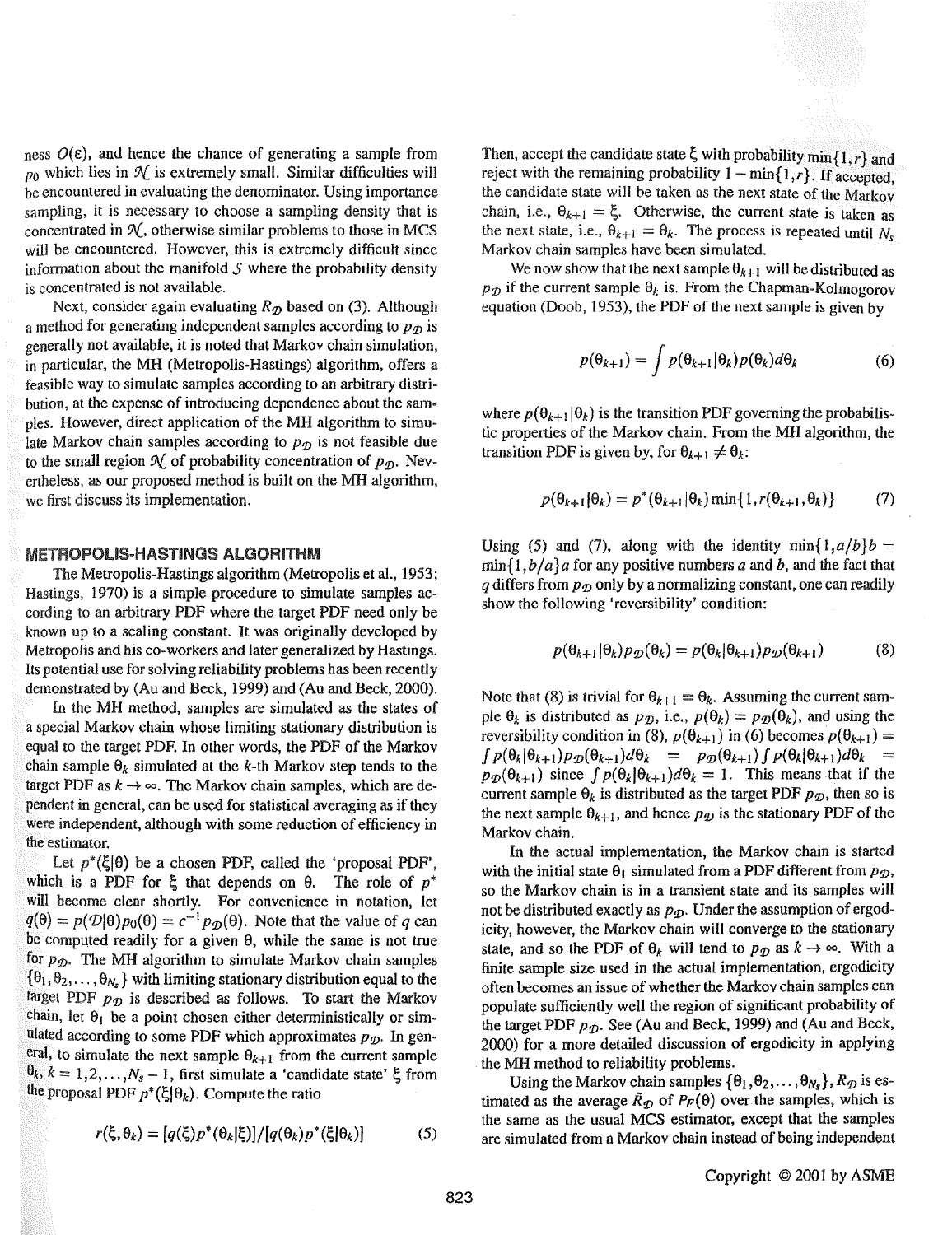and identically distributed (i.i.d.). Nevertheless, the estimator  $\tilde{R}_{\tau}$ has similar statistical properties as those of MCS estimators (see later). In order to reduce the initial transient effect of the Markov chain on the estimate, the first few samples (say 10) arc often not used to compute the estimate  $\tilde{R}_{\mathcal{D}}$ . Unless otherwise stated, the Markov chain samples  $\{\theta_1, \theta_2, \ldots, \theta_N\}$  used for computing the estimate  $\tilde{R}_{\eta}$  are those simulated after the initial transient stage.

The proposal PDF  $p^*$  affects the distribution of the candidate state  $\xi$  given the current state, and consequently the convergence rate of the estimator  $\bar{R}_{\mathcal{D}}$  to  $R_{\mathcal{D}}$ . If the candidate state is rejected too often because small values of *r* in (5) are encountered during simulation, the Markov chain will consist of many repeated samples. As a result, the correlation among samples wilt be increased, slowing down the convergence of  $\tilde{R}_{\eta}$ . To understand how  $p^*$  affects the acceptance rate of the candidate state, first note that if  $p^*(\xi|\theta) = p_{\theta}(\xi)$ , then according to (5),  $r=1$  and hence the candidate state is always accepted. In this case, the MH algorithm reduces to a standard Monte Carlo procedure with i.i.d. samples simulated from  $p_{\mathcal{D}}$ . Although this choice is not possible, it indicates that if  $p^*$  is chosen to be 'non-adaptive', i.e.,  $p^*(\xi|\theta) = p^*(\xi)$ , then the closer that  $p^*$  is to the target PDF, the better the acceptance rate of the candidate state, and the faster the convergence.

Choosing a non-adaptive proposal PDF  $p^*$  means that the information from the current sample is not used to explore the important region of significant probability density of the target PDF during simulation. When information about the important region is not available, constructing a non-adaptive  $p^*$  so that the candidate state simulated from it will lie in  $\mathcal{N}$  is similar to constructing an importance sampling density concentrated in *9£,* and is thus very difficult. It is therefore more desirable to choose an 'adaptive'  $p^*$  which depends on the current sample. One popular choice is to have  $p^*$  localized and symmetric, i.e.,  $p^*(\xi|\theta) = p^*(\theta|\xi)$ , which corresponds to the one used in the original algorithm (Metropolis et al., 1953). In this case,  $p^*$  can be interpreted as a PDF localized at the current sample. The Markov chain simulation process can then be viewed as a 'local random walk' in which the region of probability concentration of the target PDF is adaptively explored.

Direct application of the MH algorithm to simulate samples according to the target PDF  $p_p$  is not feasible, however, due to the problems arising from the small region  $\mathcal N$  of probability concentration of  $p_{\mathcal{D}}$ , as described for the other methods discussed in the last section. In particular, it is difficult to choose the proposal PDF  $p^*$  so that the acceptance rate of the candidate state is not too small while at the same time the Markov chain samples effectively explore  $\mathcal{N}$ . To see this, first note that it is not possible to choose a non-adaptive  $p^*$  which can generate samples lying in  $\mathcal{N}$ , since the information about the manifold is not available. Thus, consider choosing an adaptive  $p^*$ , such as a symmetric one in the original Metropolis algorithm. If the Markov chain is started in a region not near  $\mathcal{N}$ , then the chance of generating

a candidate state from  $p^*$  that visits  $\mathcal N$  is extremely small, and most of the candidate states will be rejected. As a result, most of the Markov chain samples are repeated, and clearly they cannot be used to estimate  $R_p$ . On the other hand, if the Markov chain is started in  $\mathcal{N}$ , then in order that the simulated candidate state remain in  $\mathcal{N}$  and have a high probability of being accepted, the spread of  $p^*$  around the current sample has to be  $O(\varepsilon)$ , because the direction along which  $\mathcal N$  extends around the current sample is not known. But this means the candidate state will be very close to the current sample, and as a result the Markov chain samples will not efficiently explore  $\mathcal{N}_s$ . In all these cases, the region visited by the Markov chain samples will be small compared to  $\mathcal{N}_{\alpha}$ , leading to significant bias in the estimate for  $R_{\eta}$ .

#### PROPOSED METHOD

The problems encountered in applying the simulation methods discussed in the previous sections, including the MH algorithm, arise from the fact that the updated PDF  $p_{\mathcal{D}}$  is concentrated in a small neighborhood  $\mathcal N$  of the manifold S. The process of adapting samples to  $\mathcal{N}$  in the MH algorithm is inhibited by the small scale  $\epsilon$  of the thickness of  $\mathcal N$  compared to the size of the proposal PDF required to cover  $\mathcal{N}_1$  with an affordable number of samples. This suggests that direct adaptation using a proposal PDF which varies with a vastly different length scale from that of the target PDF will not be effective. In view of this, we introduce a sequence of intermediate PDFs which bridge the gap in length scale between the prior PDF *po* and the target updated PDF  $p_p$ . By using the MH algorithm utilizing successively the information from the previous adapted intermediate PDFs, the region  $\mathcal N$  can be populated by the Markov chain samples in a gradual manner. Conceptually, this is similar to 'simulated annealing' (Fishman, 1996).

Let  $p_1, p_2, \ldots, p_m$  be a chosen sequence of PDFs converging to  $p_{\mathcal{D}}$  (=  $p_m$ ) so that their region of significant probability content gradually diminishes to that of  $p_{\eta}$ . For example, *Pi* may be chosen as the updated PDF from Bayes' Theorem based on an increasing amount of data, i.e.,  $p_i = p_{\mathcal{D}_i}$ , where  $\mathcal{D}_1 \subset \cdots \subset \mathcal{D}_m = \mathcal{D}$ . Thus, starting with the prior PDF  $p_0$  as the proposal PDF, the MH algorithm is carried out to simulate samples  $\{\theta_1^{(1)}, \theta_2^{(1)}, \ldots, \theta_N^{(1)}\}$  with target PDF  $p_1$ . A kernel sampling density  $k_1$  is constructed to approximate  $p_1$  (Silverman, 1986; Au and Beck, 1999):

$$
k_1(\theta) = \sum_{k=1}^{N_s} w_k \, \phi(\theta; \theta_k^{(1)}, C_k)
$$
 (9)

where  $\phi(\theta; \theta_k^{(1)}, C_k)$  is the multi-dimensional Gaussian PDF evaluated at  $\theta$  with mean  $\theta_k^{(1)}$  and covariance matrix  $C_k$ ; and the  $w_k$ are the probability weights associated with the Gaussian PDFs,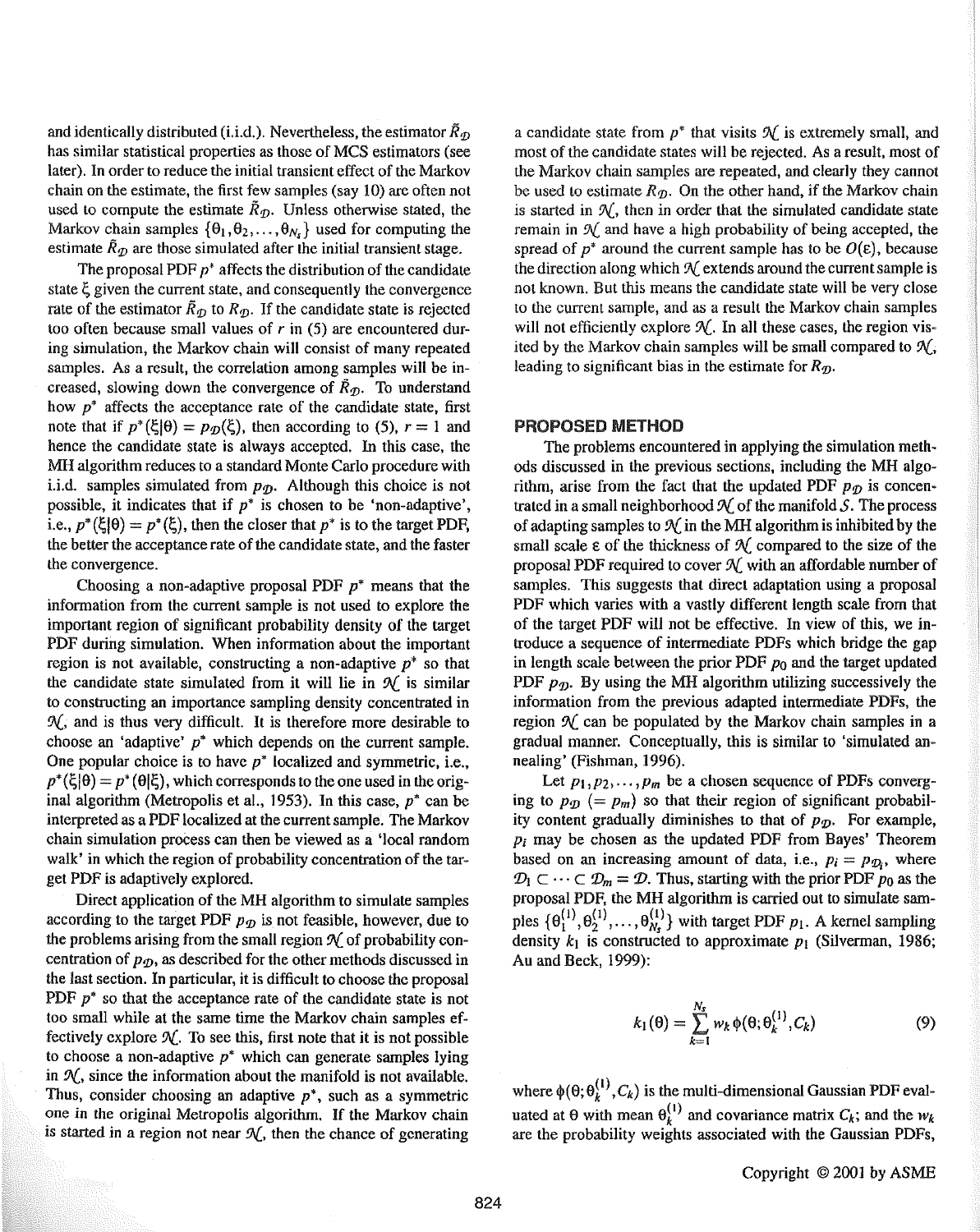which satisfy  $w_k \ge 0$  and  $\sum_{k=1}^{N_s} w_k = 1$ . The choice of  $w_k$  and  $C_k$  is completely defined by the samples  $\{\theta_k^{(1)}\}$ , and so is  $k_1$  (Au and Beck, 1999). Since  $k_1$  is a weighted sum of Gaussian PDFs, the kernel marginal PDF for a particular component  $\theta_i$  of  $\theta$  can be obtained by analytically integrating (9). Similarly, the kernel marginal cumulative distribution function (CDF) of  $\theta_i$  can be readily computed in terms of a weighted sum of Gaussian CDFs. More importantly, independent samples distributed as  $k_1$  can be simulated readily, which are approximately distributed as  $p_1$  and so lie in the region of significant probability of  $p_1$ .

To proceed,  $k_1$  is used as the proposal PDF for simulating Markov chain samples  $\{\theta_1^{(2)}, \theta_2^{(2)}, \ldots, \theta_{N_r}^{(2)}\}$  with target PDF  $p_2$ . These samples are then used to construct the kernel sampling density  $k_2$  as in (9), which gives an approximation to  $p_2$ . In general, the kernel sampling density  $k_i$  (which approximates  $p_i$ ) is constructed using the Markov chain samples at the  $i$ -th simulation level which is then used as the proposal PDF for simulating Markov chain samples for the next level with target PDF  $p_{i+1}$ . This is continued until the *m-th* simulation level, where Markov chain samples for the target updated PDF  $p_{\mathcal{D}} = p_m$  are simulated.

Let  $R_i$  be the expectation of  $P_F(\theta)$  when  $\theta$  is distributed as  $p_i$ . It is estimated using the Markov chain samples  $\{\theta_1^{(i)}, \theta_2^{(i)}, \dots, \theta_{N_s}^{(i)}\}$  by

$$
R_i \approx \tilde{R}_i = \frac{1}{N_s} \sum_{k=1}^{N_s} P_F(\theta_k^{(i)})
$$
 (10)

Since  $p_i$  converges to  $p_p$  as the simulation level *i* increases to m,  $R_i$  converges to  $R_{\mathcal{D}}$  defined by (3).

The proposed strategy makes use of the fact that if a nonadaptive proposed PDF is similar in shape to the target PDF, then the acceptance rate of the candidate state will not be small, and the MH algorithm will be effective in generating samples populating the important region of the target PDF. Thus, instead of using an adaptive proposal PDF within each simulation level, the adaptation is done from one simulation level to the next, where the latest kernel sampling density transfers the information about the important region from the current level to the next level.

The success of the proposed strategy relies on effective application of the MH algorithm at each simulation level, which requires that  $p_{i-1}$  (which is approximated by  $k_{i-1}$ ) varies with a similar length scale to  $p_i$  for  $i = 1, 2, \ldots, m$ . The choice of the sequence  $\{p_i\}$  is thus important to the success of the proposed  ${}^{\text{method.}}$  A good choice for  $\{p_i\}$  is  $p_{i+1} \sim p_i^2$  (up to a normalizing constant). In this case, the size of the region of probability concentration for  $p_i$  is roughly  $1/\sqrt{i}$  that of  $p_0$ . When the data  $\mathcal D$  consists of measured response time histories (Beck and Katafygiotis, 1998), this schedule can be achieved by choos-<sup>Ing</sup>  $p_i = p_{\mathcal{D}_i}$  where the duration of time history data is dou*indicularies in successive simulation levels from*  $\mathcal{D}_i$  *to*  $\mathcal{D}_{i+1}$ *. On the* 

other hand, when the updated PDF with data  $D$  is of the form  $p_{\mathcal{D}}(\theta) = cp_0(\theta) \exp(-J(\theta)/\epsilon^2)$  (Yuen and Beck, 2001), where  $J(\theta)$  is a measure-of-fit function between data and model, and  $\varepsilon$  is a measure of the size of the prediction error, then the sequence  $\{p_i\}$  can be obtained by  $p_i = c_i \exp(-J(\theta)/\epsilon_i^2)$  where  $\varepsilon_i^2 = 2^{m-i} \varepsilon^2$ ,  $i = 1, 2, \ldots, m$ , with  $2^m \approx \varepsilon^{-2}$ .

#### STATISTICAL PROPERTIES OF ESTIMATOR

The statistical properties of the estimator  $\tilde{R}_i$  in (10) are presented in this section, assuming the Markov chain generated according to the MH algorithm at each simulation level is ergodic.

In spite of the fact that  $\tilde{R}_i$  is computed using dependent samples from a Markov chain, it still has the usual properties of MCS estimators using i.i.d. samples (Doob, 1953). For example,  $\tilde{R}_i$ converges to  $R_i$  with probability 1 as  $N_s \rightarrow \infty$  (Strong Law of Large Numbers), and under similar conditions as those for Monte Carlo estimators,  $\tilde{R}_i$  is Normally distributed as  $N_s \rightarrow \infty$  (Central Limit Theorem). If the Markov chain is started with the initial state  $\theta_1^{(i)}$  distributed as the target PDF  $p_i$ , then the Markov chain is stationary, and  $\tilde{R}_i$  is unbiased. Otherwise,  $\tilde{R}_i$  is only asymptotically unbiased, although the bias decays exponentially with the number of Markov steps. For a fixed proposal PDF for the i-th simulation level, assuming that the Markov chain has settled into its stationary state, it can be shown that the coefficient of variation (c.o.v.) of  $\tilde{R}_i$  is:

$$
\delta_i^2 = (1 + \gamma_i)\Delta_i^2/N_s \tag{11}
$$

where  $\Delta_i$  is the c.o.v. of  $P_F(\theta)$  when  $\theta$  is distributed as  $p_i$ ;  $\gamma_i$  is a correlation factor:

$$
\gamma_i = 2 \sum_{k=1}^{N_s - 1} (1 - \frac{k}{N_s}) \rho_i(k) \tag{12}
$$

and  $\rho_i(k)$  is the correlation coefficient between  $P_F(\theta)$  evaluated at Markov chain samples separated by *k* Markov steps. By estimating the correlation sequence  $\{\rho_i(k)\}\$  from the Markov chain samples,  $\gamma_i$  in (12), and hence  $\delta_i$  in (11), can be estimated in a single simulation run.

The term  $\Delta_i^2/N_s$  in (11) is the familiar term for the square of c.o.v. in MCS with  $N_s$  independent samples. The c.o.v. of  $\overline{R}_i$  is thus equivalent to the c.o. v. in MCS with an effective number of independent samples  $N_{s}/(1 + \gamma_{i})$ . The efficiency of the estimator using correlated samples of a Markov chain  $(\gamma_i > 0)$  is reduced compared to the case when the samples are uncorrelated  $(\gamma_i = 0)$ , and smaller values of *'Yi* imply higher efficiency.

The result for  $\delta_i$  in (11) is derived assuming the proposal PDF is fixed in independent simulation runs. According to the proposed methodology, however, the proposal PDF is chosen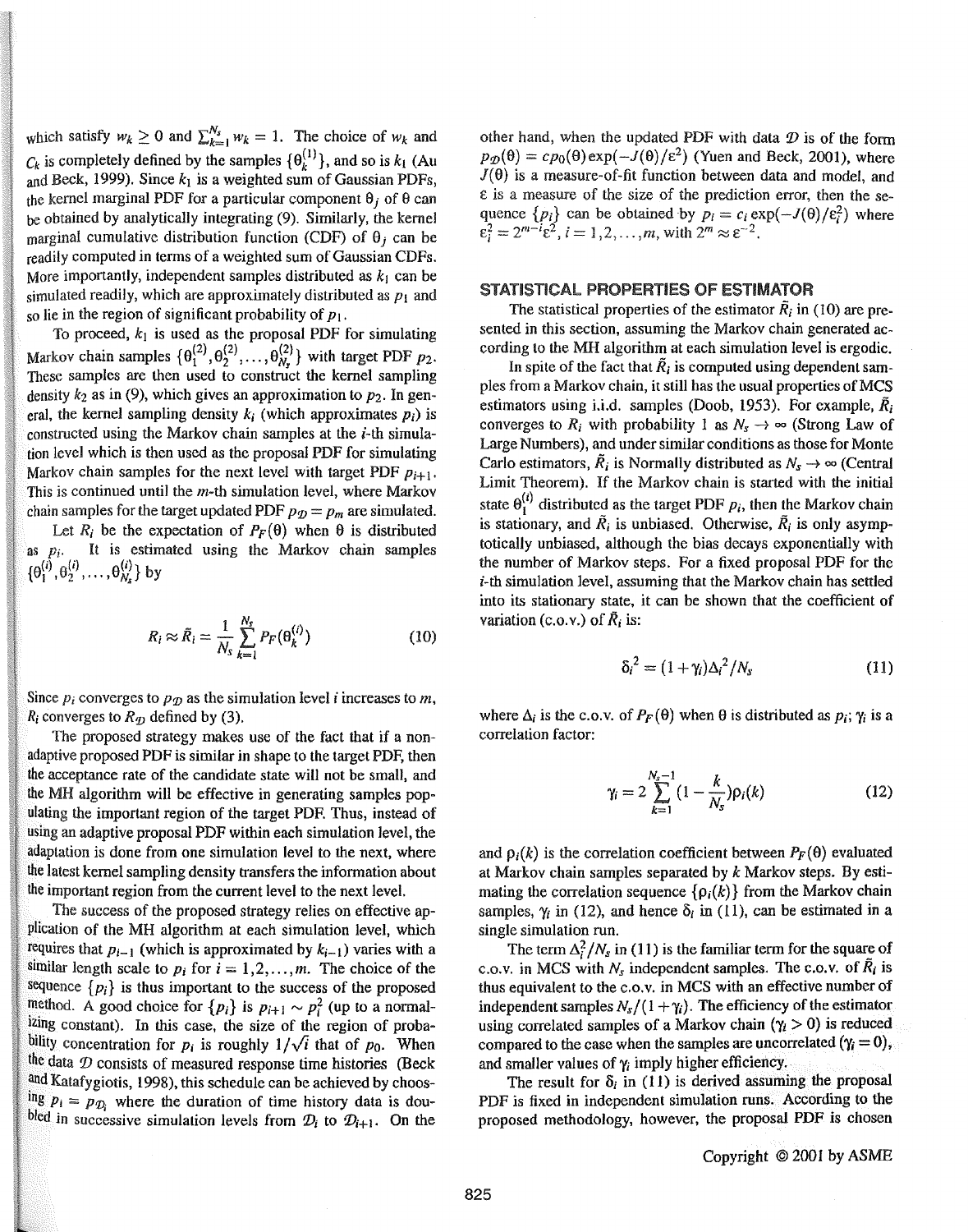as the kernel sampling density *k;* constructed using the Markov chain samples from the previous simulation level (except for the first simulation level where the prior PDF is used as the proposal PDF), and so *k;* is different for each independent simulation run. This gives rise to additional variability in  $\tilde{R}_i$ , and the actual c.o.v. of  $\tilde{R}_i$  will be greater than that given by (11). It can be argued that this additional variability is of the order of the bias in  $\tilde{R}_i$ , and hence is often small. The numerical example shows that the c.o.v. predicted by (ll) is quite close to the actual c.o.v., and hence it can be used for assessing the variability of  $\tilde{R}_i$ .

#### NUMERICAL APPLICATIONS

The proposed methodology is applied to update the reliability of a Duffing oscillator using simulated response measurements. The excitation  $f$  is assumed to be unknown and is modeled by a white noise random process with zero mean and spectral intensity  $S_0 = 0.01m^2 \sec^{-3}$ . The equation of motion of the system is given by:

$$
m\ddot{x}(t) + c\dot{x}(t) + kx(t) + \mu x^3(t) = f(t)
$$
 (13)

where  $m = 1kg$  is the mass,  $c = 0.1kg$  sec is the damping coefficient and  $k = 4.0$ N/m and  $\mu = 1.0$ N/m<sup>3</sup> are the first and third order stiffness of the system. To define a set of possible models for the system, the stiffnesses are parameterized as  $k = \bar{k}\theta_1$  and  $\mu = \bar{\mu}\theta_2$ , where  $\theta_1$  and  $\theta_2$  are stiffness parameters whose values are assumed to be uncertain, and  $\bar{k} = 4.0$  N/m,  $\bar{\mu} = 1.0$  N/m<sup>3</sup> are the nominal values for the first and third order stiffness, respectively. Response displacement measurements are taken for 32 sec with a sampling interval of 0.1 sec.

The updated PDF is obtained using a Bayesian probabilistic approach presented in Yuen and Beck (2001). A summary of this approach is given as follows:

Assume response data  $D$  is available at N discrete time instants, i.e.,  $\mathcal{D} = \{x(n\Delta t), n = 0, 1, \ldots, N-1\}$ . The estimator of the spectral density of *x*,  $S_{x,N}(\omega_k)$ ,  $k = 0, 1, ..., N_1$ , is given by (Katafygiotis and Yuen, 2001):

$$
S_{x,N}(\omega_k) = \frac{\Delta t}{2\pi N} \left| \sum_{n=0}^{N-1} \exp(-i\omega_k n \Delta t) x(n \Delta t) \right|^2 \tag{14}
$$

where  $N_1$  is equal to the integer part of  $N/2$ . For a given set of model parameters  $\theta$ , the expected value of the spectral density estimator  $E[S_{x,N}(\omega_k|\theta)]$  is given by:

$$
E[S_{x,N}(\omega_k|\theta)] = \frac{\Delta t}{2\pi N} \sum_{n=0}^{N-1} \gamma_n R_x(n\Delta t|\theta) \cos(n\omega_k\Delta t)
$$
 (15)

where  $\gamma_0 = N$  and  $\gamma_n = 2(N - n), n \geq 1; R_x$  is the autocorrelation function for the response  $x$ . In the case of a Duffing oscillator, it is given to good accuracy by the solution of the following second order ordinary differential equation with constant coefficients:

$$
mR''_x(\tau|\theta) + cR'_x(\tau|\theta) + (\bar{k}\theta_1 + 3\sigma_x^2(\theta)\bar{\mu}\theta_2)R_x(\tau|\theta) = 0 \quad (16)
$$

with initial conditions:  $R_x(0|\theta) = \sigma_x^2(\theta)$  and  $R'_x(0|\theta) = 0$ .

The updated PDF for the stiffness parameters given data  $\mathcal D$ is given by (Yuen and Beck, 2001):

$$
p_{\mathcal{D}}(\theta) = c p_0(\theta) \exp(-J(\theta)/\varepsilon^2)
$$
 (17)

where *c* is a normalizing constant,  $p_0(\theta)$  is a prior PDF for the stiffness parameters and  $J(\theta)$  is given by:

$$
J(\theta) = \sum_{k=0}^{N_1} \left[ ln(E[S_{x,N}(\omega_k|\theta)]) + \frac{S_{x,N}(\omega_k)}{E[S_{x,N}(\omega_k|\theta)]} \right]
$$
(18)

The prior PDF  $p_0$  for  $\theta_1$  and  $\theta_2$  is chosen to be an independent uniform distribution from 0 to 3. That is,  $p({\theta_1}, {\theta_2}) =$  $\frac{1}{6}$ , if  $\theta_1, \theta_2 \in (0,3)$  and  $p(\theta_1, \theta_2) = 0$ , otherwise. Note that the truncation at  $\theta_2 = 3$  is arbitrary and the "ridge" of high probability content would extend much further if a broader prior PDF was chosen.

The updated PDF and the corresponding updated robust reliability with decreasing prediction error levels  $\varepsilon_i^2 = 1/2^{i-1}$  for successive simulation levels  $i = 1, 2, \ldots, 7$  are investigated. The sequence of intermediate PDFs  $\{p_i\}$  is constructed by successively substituting the sequence of values  $\varepsilon_i^2 = 1/2^{i-1}$  into (17).



Figure 1 shows the Markov chain samples at simulation levels *i* = 1,4,7, corresponding to  $\varepsilon^2 = 1, 1/8, 1/64$  in (17). For each simulation level, after the first 10 Markov chain samples are ignored,  $N_s = 500$  Markov chain samples are simulated, which are shown with dots in Figure 1. Note that the Markov chain samples are not all distinct. To show the population of samples

Copyright © 2001 by ASME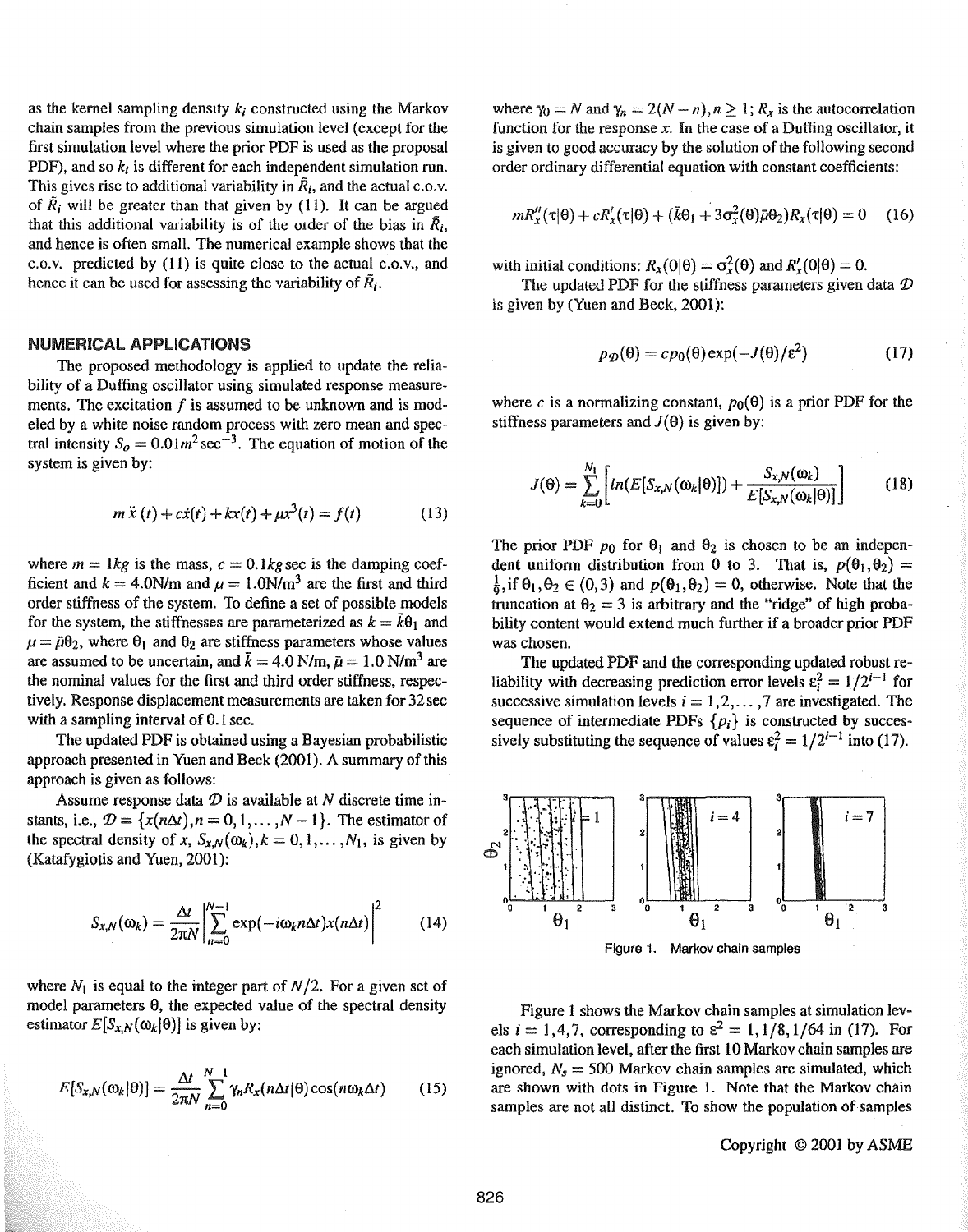

Figure 2. Prior and Updated Marginal PDFs for  $\theta_1$  and  $\theta_2$ 

consistently, the area of the dots arc shown proportional to the number of samples at each location. The number of distinct samples are 335, 361 and 331 for simulation levels  $i = 1,4$  and 7, respectively. The contour lines for each updated PDF are plotted at levels 0.01,0.1,0.5 and 0.9 relative to the peak value of the updated PDF in each figure. It can be seen that the area enclosed by the outermost contour  $(0.01)$ , and hence the region of probability concentration of the updated PDF, diminishes as e decreases. The samples populate well the important region of the updated PDFs. More importantly, the density of the population is consistent with the exact updated PDF.

The marginal kernel PDFs for  $\theta_1$  and  $\theta_2$  constructed from the Markov chain samples are shown in Figure 2. The results from three independent simulation runs are shown with dashed lines. Note that the estimated marginal PDFs can be readily obtained from the joint kernel PDF without numerical integration. For comparison purposes, the exact marginal PDFs obtained by numerical integration are also plotted with solid lines in Figure 2. The results can be considered acceptable if fine detail is not required. The results for CDFs, although not shown here, exhibit a better match with the exact results, as the spurious "noise" in the PDFs are filtered out by integration in the CDFs. The errors in the marginal PDFs come from two sources. The first source is that the finite number of Markov chain samples are not distributed exactly as the target PDF, which introduces bias in the estimates. The second is due to the approximate nature of the kernel PDF using a finite number of samples. The dependent nature of the Markov chain samples in general does not bias the kernel PDF, but it slows down the convergence of the kernel PDF compared to the case when the samples are independent.

Note that the marginal PDF for  $\theta_2$  is almost a uniform distribution, implying that the set of data contains very little information for identifying the third order stiffness of the oscillator, i.e.,  $\Theta_2$  is essentially unidentifiable. The reason is that the response is of mild nonlinearity so it contains very little information about the nonlinear term. One way to reduce the uncertainty is to obtain another set of measurement with a higher level of  $S_a$ . Note also from Figure 1 that  $\theta_1$  and  $\theta_2$  are highly correlated, i.e., given one set of dynamic data, there is a range of  $\theta_1$  and  $\theta_2$  values which give similar values for the equivalent linear stiffness and hence similar values for the posterior PDF.

The reliability of the oscillator when it is subjected to an uncertain excitation is updated. The excitation is modeled by stationary Gaussian white noise with spectral intensity  $S_0 =$  $0.04m^2$  sec<sup>-3</sup>. The updated robust failure probability that the stationary response of the oscillator will exceed the threshold level  $b= 1.0m$  within a duration of  $T= 20$  sec is studied:

$$
P(F|\mathcal{D}) = \int P_F(\theta) p_{\mathcal{D}}(\theta) d\theta \qquad (19)
$$

where  $P_F(\theta) = P(F|\theta)$  is the failure probability for given model parameters  $\theta$ . Assuming that the out-crossing events follow a Poisson process,  $P_F(\theta)$  is approximated by  $P_F(\theta) = 1 \exp[-2v(\theta)T]$  (Soong and Grigoriu, 1993), where  $v(\theta)$  is the up-crossing rate:

$$
v(\theta) = \frac{\sigma_x(\theta)}{2\pi\sigma_x(\theta)} \exp\left[-\frac{b^2}{2\sigma_x^2(\theta)}\right]
$$
 (20)

In (20),  $\sigma_x(\theta)$  and  $\sigma_x(\theta)$  are the stationary standard deviations of the displacement and velocity response, x and *i,* respectively, which can be approximated using equivalent linearization (Lutes and Sarkani, 1997):

$$
\sigma_x(\theta) = \sqrt{\frac{\bar{k}\theta_1}{6\bar{\mu}\theta_2}} \left( \sqrt{1 + \frac{12\bar{\mu}\theta_2 \pi S_o}{c\bar{k}^2 \theta_1^2}} - 1 \right)
$$
  

$$
\sigma_x(\theta) = \sqrt{\frac{\pi S_o}{mc}}
$$
 (21)

The estimates  $\tilde{P}(F|\mathcal{D})$  for the robust failure probabilities computed based on (10) using the Markov chain samples are shown in Figure 3(a). Three sample estimates, corresponding to the same simulation runs in Figure 2, are shown with circles. The exact results obtained by numerical integration are shown with solid lines. In Figure 3(a), the simulation level  $i = 0$  refers to the case when no data is available and the robust failure probabilities are computed based on the prior PDF  $p_0$  only, that is, by (2). To investigate the bias of the simulation results, the average of the estimates over 50 independent simulation runs are computed and shown with dashed lines in Figure 3(a). The 50-average results (dashed lines) almost overlap with the exact results (solid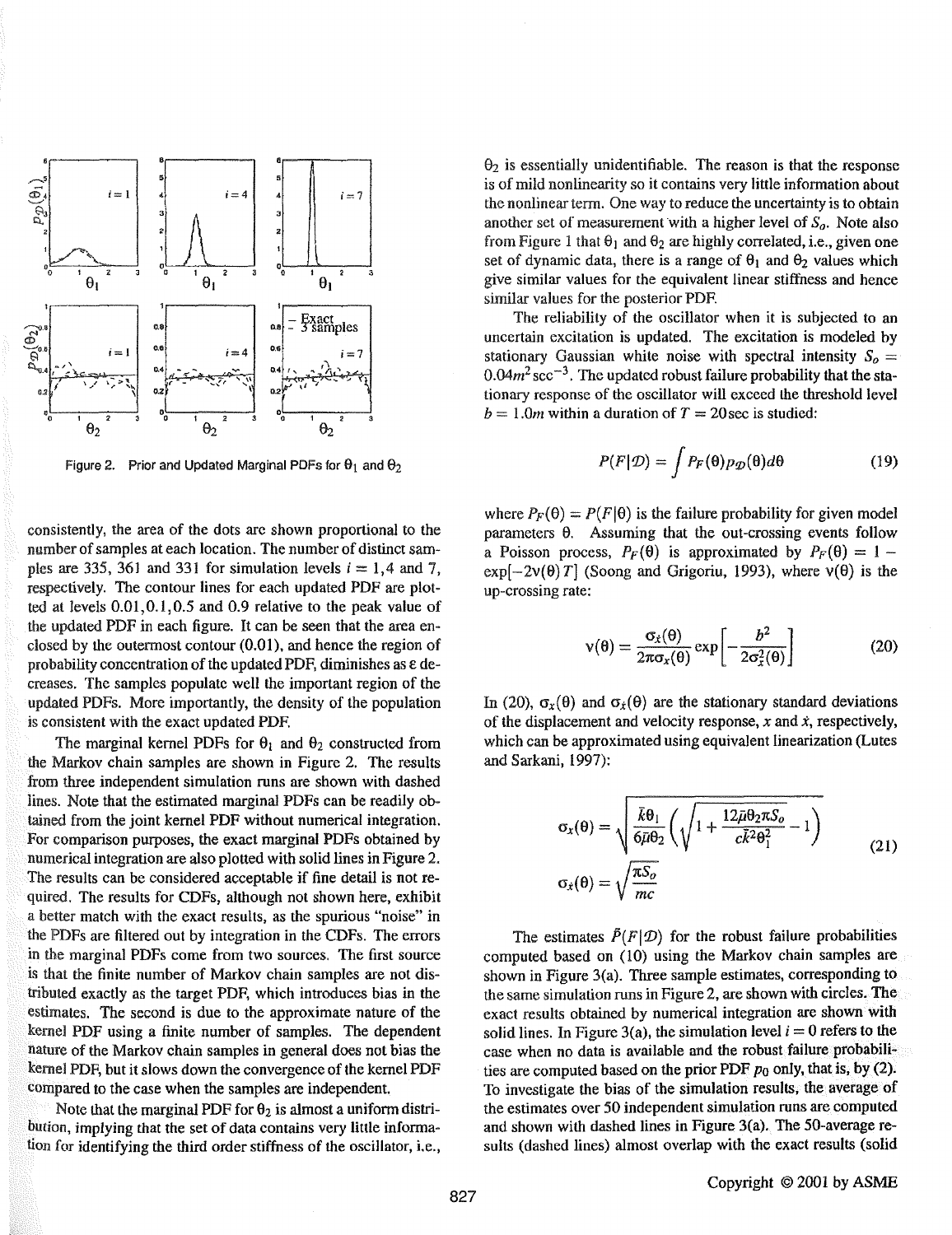lines), showing that the bias from the initial transient stage of the simulated Markov chains is negligible.



Figure 3. Updated Failure Probabilities  $P(F|\mathcal{D})$ 

The c.o.v. of the robust failure probability estimates computed from the 50 independent runs are computed and shown in Figure 3(b) with solid lines. The c.o.v. estimates based on (11), which does not include the variability of the proposal PDF, are also computed and the results for the three simulation runs in Figure 2 are shown with circles. The average of the c.o.v. estimates based on (11) over 50 simulation runs are shown with dashed lines. From Figure 3(b), it can be seen that the actual c.o.v. (solid lines) are quite close to those predicted by (11) (dashed lines), showing that the latter is useful for assessing the variability of the robust reliability estimates.

#### CONCLUSIONS

The proposed simulation approach for Bayesian system identification gradually adapts to the region of probability concentration of the updated PDF for the model parameters through successive simulation levels. Its success relies on a good choice of the intermediate PDFs and their approximation by kernel PDFs. Future research may focus on developing better intermediate PDFs as well as enhancing the performance of the kernel PDF approximations.

#### ACKNOWLEDGMENT

This paper is based upon work partly supported by the Pacific Earthquake Engineering Research Center under National Science Foundation Cooperative Agreement No. CMS-9701568. This support is gratefully acknowledged.

#### **REFERENCES**

Au, S. K. and Beck, J. L., *A New Adaptive Importance Sampling Scheme,* Structural Safety, 21, pp. 135-158, 1999.

Au, S. K. and Beck, J. L., *Subset Simulation: A New Approach to Calculating Small Failure Probabilities,* Proc International Conf. on Monte Carlo Simulation, Monte Carlo, 2000.

Beck, J. L. and Katafygiotis, L. *S., Updating models and Their Uncertainties* - *Bayesian Statistical Framework,* ASCE Journal of Engineering Mechanics, 124(4), pp. 455-461, 1998.

Doob, J. L., *Stochastic Processes,* John Wiley & Sons, Inc., New York, N.Y., 1953.

Fishman, G. S., *Monte Carlo: Concepts, Algorithms, and Applications,* Springer Series in Operations Research, Springer-Verlag, New York, 1996.

Hastings, W. K., *Monte Carlo Sampling Methods Using Markov Chains and Their Applications,* Biometrika, 57, pp. 97- 109, 1970.

Katafygiotis, L. S. and Beck, J. L., *Updating Models and Their Uncertainties- Model Identifiability,* ASCE Journal of Engineering Mechanics, 124(4), pp. 463-467, 1998.

Katafygiotis, L. S., Papadimitriou, C. and Lam, H. F., A *Probabilistic Approach to Structural Model Updating,* Soil Dy~ namics and Earthquake Engineering, 17(7 -8), pp. 495-507, 1998.

Katafygiotis, L. S. and Yuen, K. V., *Bayesian Spectral Density Approach for Modal Updating Using Ambient Data,* Earthquake Engineering and Structural Dynamics, 30(8), pp. 1103- 1123,2001.

Metropolis, N., Rosenbluth, A. W., Rosenbluth, M. N. and Teller, A. H., *Equations of State Calculations by Fast Computing Machines,* Journal of Chemical Physics, 21(6), pp. 1087-1092, 1953.

Papadimitriou, C., Beck, J. L. and Katafygiotis, L. S., *Updating Robust Reliability Using Structural Test Data,* Probabilistic Engineering Mechanics, 16(2), pp.l03-113, 200l.

Lutes, L. D. and Sarkani, S., *Stochastic Analysis of Structural and Mechanical Vibrations,* Prentice Hall, 1997.

Rubinstein, R Y., *Simulation and the Monte-Carlo Method,*  John Wiley & Sons, Inc., New York, N.Y., 1981.

Silverman, B. W., *Density Estimators,* Chapman and Hall, New York, 1986.

Soong, T. T. and Grigoriu, M., *Random Vibration of Mechanical and Structural Systems,* Prentice Hall, Inc., 1993.

Torn, A and Zilinskas, A, *Global Optimization,* Lecture Notes in Computer Science, vol.350, Springer-Verlag, 1989.

Yang, C. M. and Beck, J. L., *Generalized Trajectory Methods for Finding Multiple Extrema and Roots of Functions,* Journal of Optimization Theory and Applications, 97(4), pp. 211- 227, 1998.

Yuen, K. V. and Beck, J. L., *Probabilistic System Identification for Nonlinear Systems With Uncertain Input,* ICOSSAR'01, Newport Beach, California, USA, 2001.